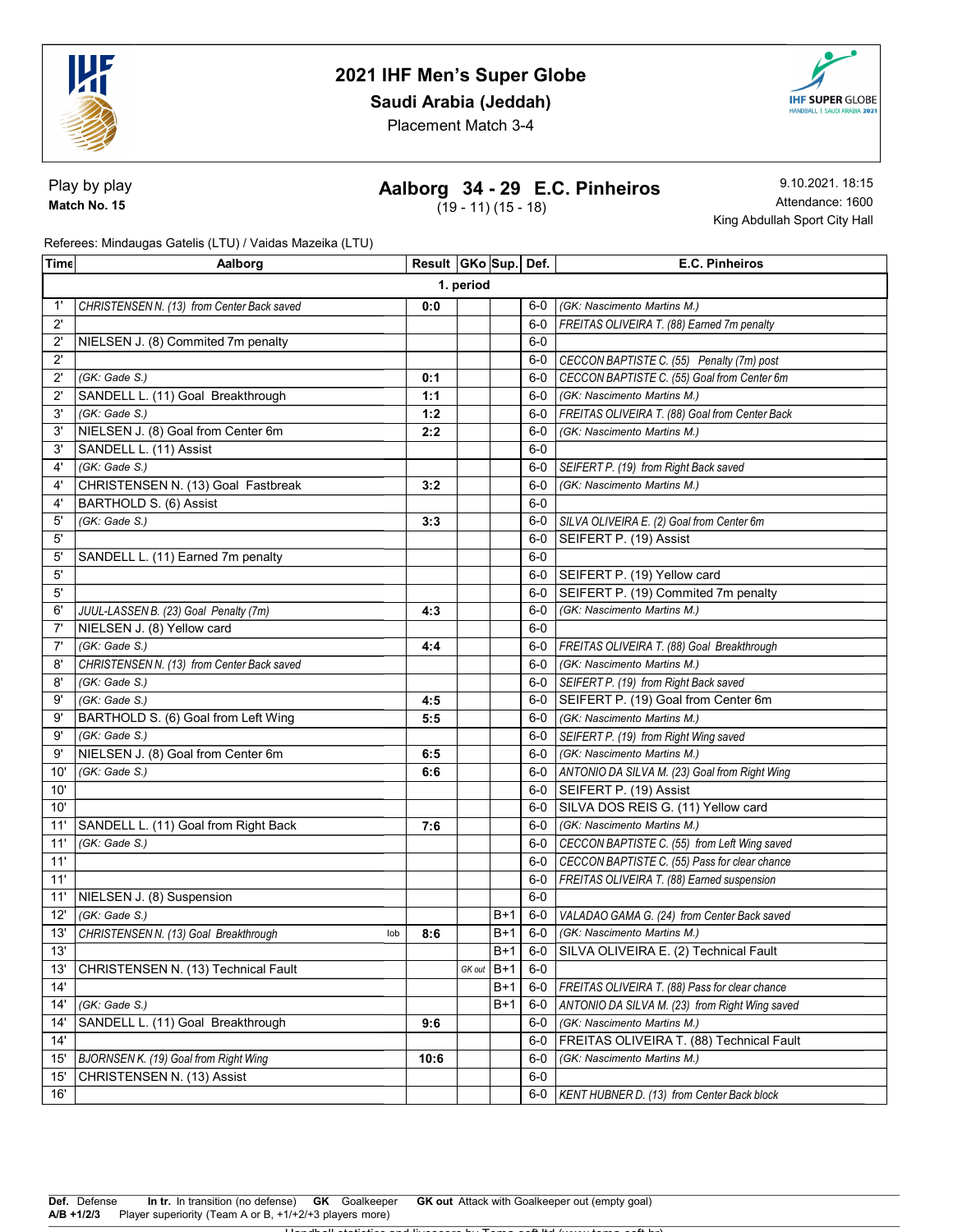

## Saudi Arabia (Jeddah)



Placement Match 3-4

Play by play Match No. 15

## Aalborg 34 - 29 E.C. Pinheiros

 $(19 - 11) (15 - 18)$ 

9.10.2021. 18:15 Attendance: 1600 King Abdullah Sport City Hall

Referees: Mindaugas Gatelis (LTU) / Vaidas Mazeika (LTU)

| Time | Aalborg                                             | Result GKo Sup Def. |  |     |                | E.C. Pinheiros                                                       |  |  |
|------|-----------------------------------------------------|---------------------|--|-----|----------------|----------------------------------------------------------------------|--|--|
|      | 1. period                                           |                     |  |     |                |                                                                      |  |  |
| 16'  | NIELSEN J. (8) Blocked shot                         |                     |  |     | $6-0$          |                                                                      |  |  |
| 16'  | BARTHOLD S. (6) Goal Fastbreak                      | 11:6                |  |     | $6-0$          | (GK: Nascimento Martins M.)                                          |  |  |
| 16'  |                                                     |                     |  |     | 6-0            | <b>Team Timeout</b>                                                  |  |  |
| 17'  | (GK: Gade S.)                                       |                     |  |     | 6-0            | KENT HUBNER D. (13) from Center Back saved                           |  |  |
| 17'  | SAMUELSSON S. (3) Goal Fastbreak                    | 12:6                |  |     | 6-0            | (GK: Nascimento Martins M.)                                          |  |  |
| 18'  | GADE S. (1) Assist                                  |                     |  |     | $6-0$          |                                                                      |  |  |
| 18'  | NIELSEN J. (8) Technical Fault                      |                     |  |     | $6-0$          |                                                                      |  |  |
| 18'  | (GK: Gade S.)                                       | 12:7                |  |     | $6-0$          | SILVA OLIVEIRA E. (2) Goal from Center 6m                            |  |  |
| 19'  |                                                     |                     |  |     | $6-0$          | VALADAO GAMA G. (24) Assist                                          |  |  |
| 19'  | LARSEN M. (17) from Right Back saved                |                     |  |     | $6-0$          | (GK: Nascimento Martins M.)                                          |  |  |
| 19'  |                                                     |                     |  |     | 6-0            | LIMA MARQUES F. (3) Technical Fault                                  |  |  |
| 20'  | LARSEN M. (17) Breakthrough saved                   |                     |  |     | 6-0            | (GK: Nascimento Martins M.)                                          |  |  |
| 20'  | NIELSEN J. (8) from Center 6m saved                 |                     |  |     | 6-0            | (GK: Nascimento Martins M.)                                          |  |  |
| 20'  |                                                     |                     |  |     | 6-0            | PERBELINI RIBEIRO J. (18) from Center Back block                     |  |  |
| 20'  | ANTONSEN R. (22) Blocked shot                       |                     |  |     | $6-0$          |                                                                      |  |  |
| 20'  | BARTHOLD S. (6) Goal Fastbreak                      | 13:7                |  |     | 6-0            | (GK: Nascimento Martins M.)                                          |  |  |
| 20'  | SAMUELSSON S. (3) Assist                            |                     |  |     | $6-0$          |                                                                      |  |  |
| 21'  |                                                     |                     |  |     | $6-0$          | LIMA MARQUES F. (3) Technical Fault                                  |  |  |
| 21'  | JENSEN A. (15) from Center Back post                |                     |  |     | $6-0$          |                                                                      |  |  |
| 22'  | (GK: Gade S.)                                       |                     |  |     | $6-0$          | FREITAS OLIVEIRA T. (88) from Center Back saved                      |  |  |
| 22'  | BARTHOLD S. (6) Goal Fastbreak                      | 14:7                |  |     | $6-0$          | (GK: Nascimento Martins M.)                                          |  |  |
| 22'  | GADE S. (1) Assist                                  |                     |  |     | $6-0$          |                                                                      |  |  |
| 22'  |                                                     |                     |  |     | $6-0$          | SEIFERT P. (19) from Right Back miss.                                |  |  |
| 23'  | ANTONSEN R. (22) Earned suspension                  |                     |  |     | $6-0$          |                                                                      |  |  |
| 23'  |                                                     |                     |  |     | $6-0$          | PERBELINI RIBEIRO J. (18) Suspension                                 |  |  |
| 23'  | JENSEN A. (15) Goal Breakthrough                    | 15:7                |  | A+1 | 6-0            | (GK: Nascimento Martins M.)                                          |  |  |
| 24'  |                                                     |                     |  | A+1 | 6-0            | VALADAO GAMA G. (24) Technical Fault                                 |  |  |
| 24'  | JENSEN A. (15) from Left Back saved                 |                     |  | A+1 | 6-0            | (GK: Nascimento Martins M.)                                          |  |  |
| 24'  | CLAAR F. (7) Goal from Center 6m                    | 16:7                |  | A+1 | $6-0$          | (GK: Nascimento Martins M.)                                          |  |  |
| 25'  | (GK: Gade S.)                                       | 16:8                |  | A+1 | 6-0            |                                                                      |  |  |
| 25'  |                                                     |                     |  |     | $6-0$          | LIMA MARQUES F. (3) Goal from Left 6m<br>VALADAO GAMA G. (24) Assist |  |  |
|      |                                                     |                     |  |     |                |                                                                      |  |  |
| 26'  | ANTONSEN R. (22) Goal from Center 6m                | 17:8                |  |     | $6-0$          | (GK: Nascimento Martins M.)                                          |  |  |
| 26'  | CLAAR F. (7) Assist                                 |                     |  |     | $6-0$<br>$6-0$ |                                                                      |  |  |
| 26'  |                                                     |                     |  |     | $6-0$          | BENEDITO CANDIDO L. (6) Earned 7m penalty                            |  |  |
| 26'  | BARTHOLD S. (6) Commited 7m penalty                 |                     |  |     |                |                                                                      |  |  |
| 26'  | (GK: Gade S.)<br>ANTONSEN R. (22) Earned 7m penalty | 17:9                |  |     | $6-0$<br>$6-0$ | KENT HUBNER D. (13) Goal Penalty (7m)                                |  |  |
| 27'  |                                                     |                     |  |     |                |                                                                      |  |  |
| 27'  |                                                     |                     |  |     | 6-0            | VALADAO GAMA G. (24) Commited 7m penalty                             |  |  |
| 27'  | JUUL-LASSEN B. (23) Goal Penalty (7m)               | 18:9                |  |     | 6-0            | (GK: Nascimento Martins M.)                                          |  |  |
| 28'  | (GK: Gade S.)                                       | 18:10               |  |     | 6-0            | VALADAO GAMA G. (24) Goal Breakthrough                               |  |  |
| 29'  | ANTONSEN R. (22) Technical Fault                    |                     |  |     | $6-0$          |                                                                      |  |  |
| 29'  |                                                     |                     |  |     | $6-0$          | FREITAS OLIVEIRA T. (88) Technical Fault                             |  |  |
| 29'  | CLAAR F. (7) Steal                                  |                     |  |     | $6-0$          |                                                                      |  |  |
| 29'  | CLAAR F. (7) Goal Fastbreak                         | 19:10               |  |     | $6-0$          | (GK: Nascimento Martins M.)                                          |  |  |
| 30'  | (GK: Gade S.)                                       | 19:11               |  |     | $6-0$          | SEIFERT P. (19) Goal from Right Back                                 |  |  |
| 30'  | <b>Team Timeout</b>                                 |                     |  |     | $6-0$          |                                                                      |  |  |
| 30'  | LARSEN M. (17) from Right Back miss.                |                     |  |     | $6-0$          |                                                                      |  |  |
|      | 2. period                                           |                     |  |     |                |                                                                      |  |  |
|      | 31' (GK: Gade S.)                                   |                     |  |     |                | 6-0 SEIFERT P. (19) from Right Back saved                            |  |  |

Def. Defense In tr. In transition (no defense) GK Goalkeeper GK out Attack with Goalkeeper out (empty goal)

A/B +1/2/3 Player superiority (Team A or B, +1/+2/+3 players more)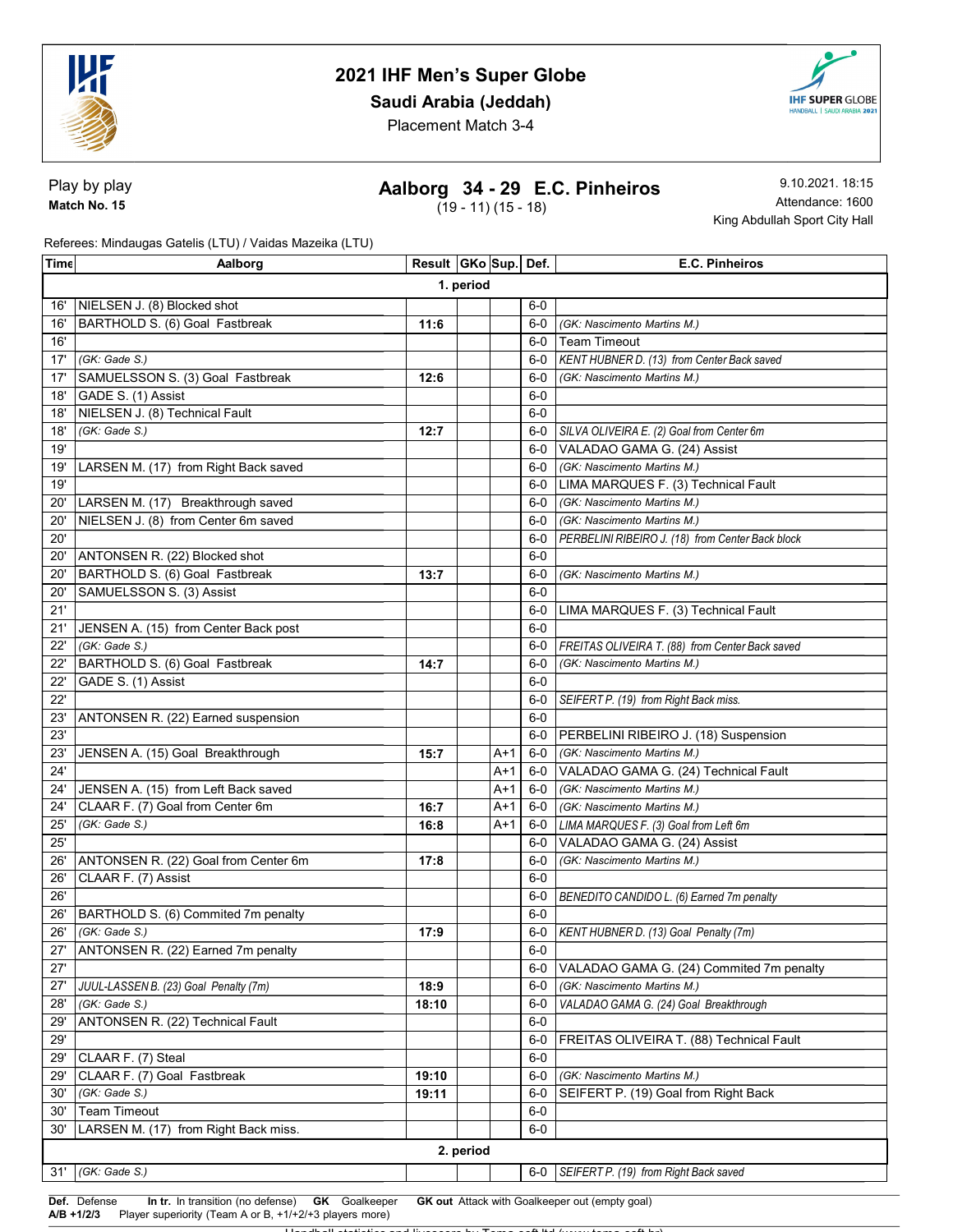

## Saudi Arabia (Jeddah)



Placement Match 3-4

Play by play Match No. 15

## Aalborg 34 - 29 E.C. Pinheiros

 $(19 - 11) (15 - 18)$ 

9.10.2021. 18:15 Attendance: 1600 King Abdullah Sport City Hall

Referees: Mindaugas Gatelis (LTU) / Vaidas Mazeika (LTU)

| <b>Time</b> | Aalborg                                       | Result GKo Sup. Def. |  |     |       | E.C. Pinheiros                                |  |  |
|-------------|-----------------------------------------------|----------------------|--|-----|-------|-----------------------------------------------|--|--|
|             | 2. period                                     |                      |  |     |       |                                               |  |  |
| 32'         | NIELSEN J. (8) Technical Fault                |                      |  |     | $6-0$ |                                               |  |  |
| 32'         |                                               |                      |  |     | 6-0   | <b>FREITAS OLIVEIRA T. (88) Assist</b>        |  |  |
| 32'         | (GK: Gade S.)                                 | 19:12                |  |     | $6-0$ | SILVA OLIVEIRA E. (2) Goal from Center 6m     |  |  |
| 33'         | LARSEN M. (17) Technical Fault                |                      |  |     | $6-0$ |                                               |  |  |
| 33'         | (GK: Gade S.)                                 | 19:13                |  |     | $6-0$ | ANTONIO DA SILVA M. (23) Goal Fastbreak       |  |  |
| 33'         |                                               |                      |  |     | 6-0   | FREITAS OLIVEIRA T. (88) Assist               |  |  |
| 33'         | LARSEN M. (17) from Center Back miss.         |                      |  |     | $6-0$ |                                               |  |  |
| 34'         | (GK: Gade S.)                                 | 19:14                |  |     | 6-0   | SEIFERT P. (19) Goal from Center Back         |  |  |
| 34'         | <b>Team Timeout</b>                           |                      |  |     | $6-0$ |                                               |  |  |
| 35'         | SAMUELSSON S. (3) Goal from Right Wing<br>lob | 20:14                |  |     | $6-0$ | (GK: Nascimento Martins M.)                   |  |  |
| 35'         | (GK: Gade S.)                                 | 20:15                |  |     | 6-0   | VALADAO GAMA G. (24) Goal from Center Back    |  |  |
| 35'         | CHRISTENSEN N. (13) Goal Breakthrough         | 21:15                |  |     | 6-0   | (GK: Nascimento Martins M.)                   |  |  |
| 36'         |                                               |                      |  |     | 6-0   | SILVA DOS REIS G. (11) from Center Back miss. |  |  |
| 36'         | SAMUELSSON S. (3) Goal Fastbreak              | 22:15                |  |     | $6-0$ | (GK: Nascimento Martins M.)                   |  |  |
| 36'         | GADE S. (1) Assist                            |                      |  |     | $6-0$ |                                               |  |  |
| 36'         |                                               |                      |  |     | $6-0$ | SEIFERT P. (19) from Right Wing miss.         |  |  |
| 37'         | LARSEN M. (17) from Center Back block         |                      |  |     | $6-0$ |                                               |  |  |
| 37'         |                                               |                      |  |     | $6-0$ | VALADAO GAMA G. (24) Blocked shot             |  |  |
| 37'         | CHRISTENSEN N. (13) Technical Fault           |                      |  |     | $6-0$ |                                               |  |  |
| 37'         | (GK: Gade S.)                                 | 22:16                |  |     | $6-0$ | CECCON BAPTISTE C. (55) Goal Fastbreak        |  |  |
| 37'         |                                               |                      |  |     | $6-0$ | NASCIMENTO MARTINS M. (99) Assist             |  |  |
| 37'         | CHRISTENSEN N. (13) Goal from Center Back     | 23:16                |  |     | $6-0$ | (GK: Nascimento Martins M.)                   |  |  |
| 38'         |                                               |                      |  |     | $6-0$ | VALADAO GAMA G. (24) Technical Fault          |  |  |
| 38'         | SAMUELSSON S. (3) Technical Fault             |                      |  |     | $6-0$ |                                               |  |  |
| 38'         |                                               |                      |  |     | 6-0   | VALADAO GAMA G. (24) Steal                    |  |  |
| 39'         | (GK: Gade S.)                                 | 23:17                |  |     | 6-0   | SEIFERT P. (19) Goal from Center Back         |  |  |
| 40'         | CLAAR F. (7) Technical Fault                  |                      |  |     | $6-0$ |                                               |  |  |
| 40'         | (GK: Gade S.)                                 | 23:18                |  |     |       | 6-0 CECCON BAPTISTE C. (55) Goal Fastbreak    |  |  |
| 40'         |                                               |                      |  |     | $6-0$ | SEIFERT P. (19) Assist                        |  |  |
| 40'         | CHRISTENSEN N. (13) from Center Back saved    |                      |  |     | $6-0$ | (GK: Nascimento Martins M.)                   |  |  |
| 40'         | (GK: Gade S.)                                 |                      |  |     | 6-0   | CECCON BAPTISTE C. (55) Fastbreak saved       |  |  |
| 40'         | LARSEN M. (17) Goal Fastbreak                 | 24:18                |  |     | $6-0$ | (GK: Nascimento Martins M.)                   |  |  |
| 41'         |                                               |                      |  |     | 6-0   | VALADAO GAMA G. (24) Earned 7m penalty        |  |  |
| 41'         | NIELSEN J. (8) Commited 7m penalty            |                      |  |     | $6-0$ |                                               |  |  |
| 42'         | (GK: Gade S.)                                 | 24:19                |  |     | 6-0   | KENT HUBNER D. (13) Goal Penalty (7m)         |  |  |
| 42'         |                                               |                      |  |     | 6-0   | FREITAS OLIVEIRA T. (88) Commited 7m penalty  |  |  |
|             | 42' CLAAR F. (7) Earned 7m penalty            |                      |  |     | $6-0$ |                                               |  |  |
| 43'         | JUUL-LASSEN B. (23) Goal Penalty (7m)         | 25:19                |  |     | 6-0   | (GK: Paulo Dos Santos M.)                     |  |  |
| 43'         | (GK: Gade S.)                                 | 25:20                |  |     | 6-0   | SILVA OLIVEIRA E. (2) Goal from Center 6m     |  |  |
| 43'         |                                               |                      |  |     | 6-0   | SEIFERT P. (19) Assist                        |  |  |
| 43'         | SAMUELSSON S. (3) Goal from Right Wing        | 26:20                |  |     | 6-0   | (GK: Nascimento Martins M.)                   |  |  |
| 43'         |                                               |                      |  |     | 6-0   | FREITAS OLIVEIRA T. (88) Technical Fault      |  |  |
| 44'         | JUUL-LASSEN B. (23) Goal Fastbreak            | 27:20                |  |     | 6-0   | (GK: Nascimento Martins M.)                   |  |  |
| 44'         | CHRISTENSEN N. (13) Assist                    |                      |  |     | $6-0$ |                                               |  |  |
| 45'         |                                               |                      |  |     | $6-0$ | SILVA DOS REIS G. (11) Technical Fault        |  |  |
| 45'         | SANDELL L. (11) Goal Breakthrough<br>lob      | 28:20                |  |     | $6-0$ | (GK: Nascimento Martins M.)                   |  |  |
| 45'         | NIELSEN J. (8) Suspension                     |                      |  |     | $6-0$ |                                               |  |  |
| 45'         |                                               |                      |  | B+1 |       | 6-0 SILVA DOS REIS G. (11) Earned suspension  |  |  |